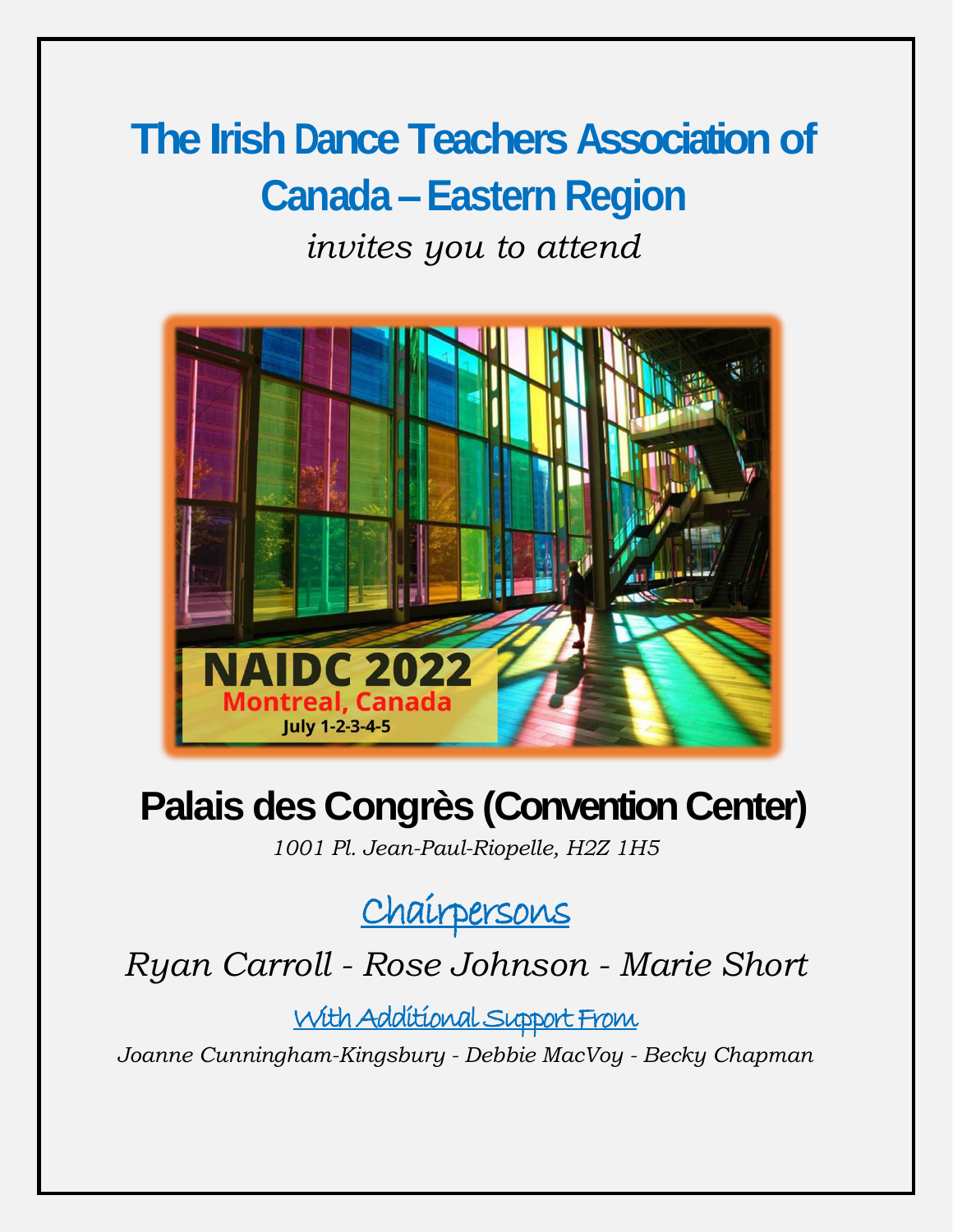# **DAYS-ONLY SCHEDULE**

| DAY 1               | DAY 2                 | DAY <sub>3</sub>          | DAY 4                 | DAY <sub>5</sub>       |
|---------------------|-----------------------|---------------------------|-----------------------|------------------------|
| <b>FRIDAY</b>       | <b>SATURDAY</b>       | <b>SUNDAY</b>             | <b>MONDAY</b>         | <b>TUESDAY</b>         |
| LADIES 22&O         | <b>LADIES U19</b>     | <b>GIRLS U13</b>          | <b>GIRLS U15</b>      | <b>GIRLS U11</b>       |
| <b>LADIES U22</b>   | <b>GIRLS U17</b>      | <b>GIRLS U12</b>          | <b>GIRLS U14</b>      | <b>GIRLS U10</b>       |
| <b>LADIES U20</b>   | <b>GIRLS U16</b>      | <b>BOYS U13</b>           | <b>BOYS U15</b>       | <b>GIRLS U9</b>        |
| <b>LADIES U18</b>   | <b>BOYS U17</b>       | <b>BOYS U12</b>           | <b>BOYS U14</b>       | <b>GIRLS U8</b>        |
| <b>MEN 20&amp;O</b> | <b>BOYS U16</b>       | <b>LADIES 8H 19&amp;O</b> | <b>GIRLS 8H U11</b>   | <b>BOYS U11</b>        |
| <b>MEN U20</b>      | <b>GIRLS 8H U13</b>   | <b>LADIES 8H U19</b>      | MIXED 8H U11          | <b>BOYS U10</b>        |
| <b>MEN U19</b>      | MIXED 8H U13          | <b>MIXED 8H 16&amp;O</b>  | <b>GIRLS 8H U9</b>    | <b>BOYS U9</b>         |
| <b>MEN U18</b>      | <b>GIRLS FIG. U13</b> | <b>GIRLS 8H U16</b>       | MIXED 8H U9           | <b>BOYS U8</b>         |
|                     | MIXED FIG. U13        | MIXED 8H U16              | <b>GIRLS FIG. U11</b> | <b>ADULT LADIES 8H</b> |
|                     |                       | LADIES FIG. 16&O          | <b>DANCE DRAMA</b>    | <b>ADULT MIXED 8H</b>  |
|                     |                       | <b>GIRLS FIG. U16</b>     |                       | <b>ADULT SOLO</b>      |
|                     |                       | MIXED FIG. 13&O           |                       |                        |

This schedule shows the competitions that are tentatively scheduled for each day. This is NOT the actual order of competitions for that day.

The committee reserves the right to change this tentative schedule at any time based on entries etc., and limit/postpone/cancel any event if deemed necessary.

A final timetable, along with information on split competitions, will be posted to the official website at [www.naidc2022.com](http://www.naidc2022.com/) and distributed to teachers in mid-June.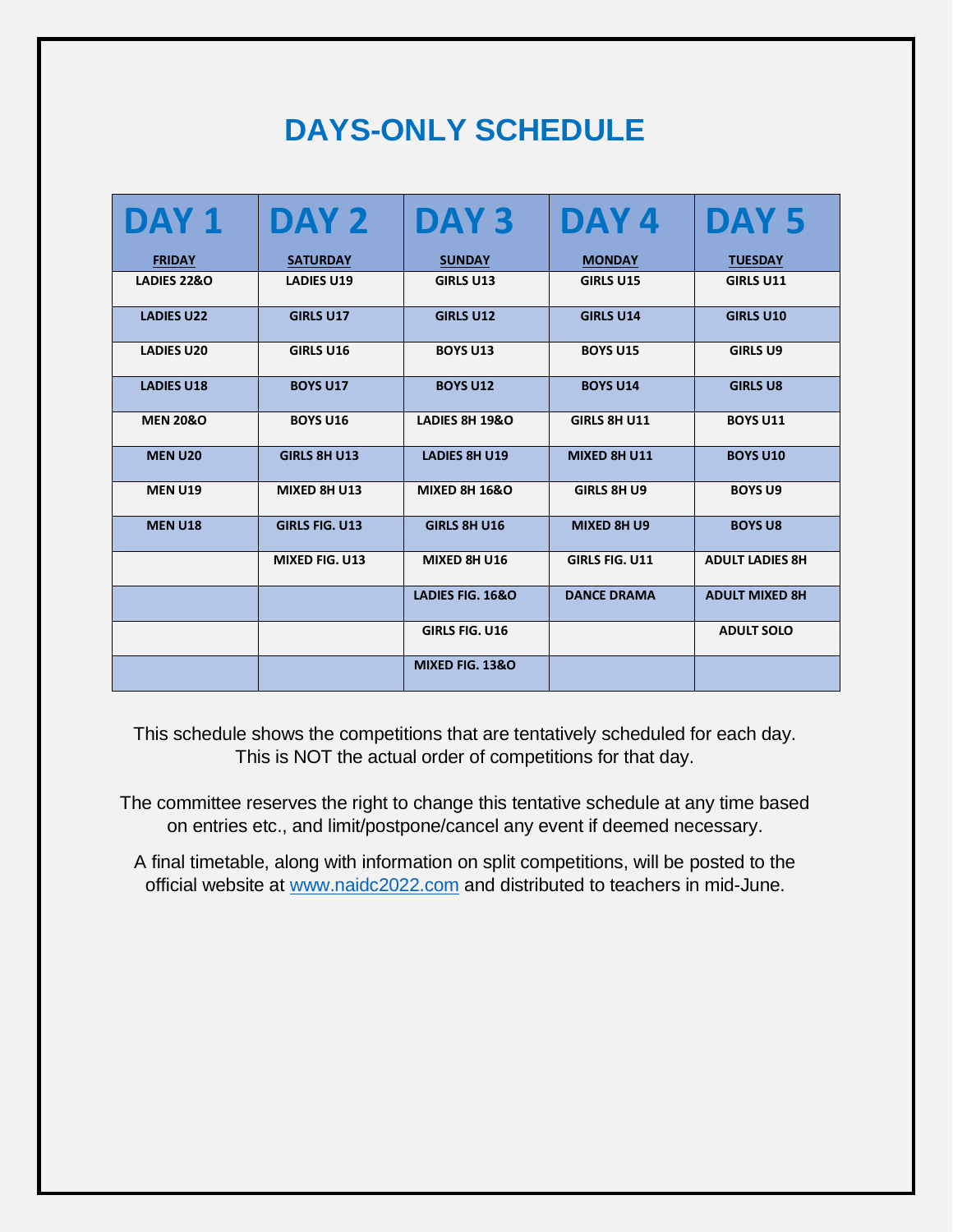### **MUSICIANS**

| <b>Annmarie Acosta, USA</b>          | <b>Anton Davis, England</b> |
|--------------------------------------|-----------------------------|
| <b>Chris McLoughlin, USA</b>         | Cormac O'Sé, USA            |
| <b>Darren Checkley Keaney, Spain</b> | <b>Dean Crouch, England</b> |
| <b>Francis Ward, Ireland</b>         | Liam O'Sullivan, England    |
| <b>Linda Rutherford, USA</b>         | Sean O'Brien, Canada        |
| Stephen Carolan, Australia           | <b>Tony Rutherford, USA</b> |

### **ADJUDICATORS**

| Ann Gibbons, Ireland             | <b>Brenda Boylan, Ireland</b>       |
|----------------------------------|-------------------------------------|
| <b>Brendan O'Brien, Ireland</b>  | <b>Caroline Duggan, Ireland</b>     |
| <b>Chris Ryan, Ireland</b>       | <b>Christina Ryan-Kilcoyne, USA</b> |
| <b>Ciaron Brooks, England</b>    | <b>Claire Keane Aherne, Ireland</b> |
| <b>David Moore, Ireland</b>      | <b>David Smith, Scotland</b>        |
| Dearbhla Fay, USA                | John O'Keefe, USA                   |
| <b>Kerry Anne Broderick, USA</b> | <b>Marie Connell, England</b>       |
| <b>Mark McCole, Ireland</b>      | Peter Boylan, Ireland               |
| <b>Russell Beaton, USA</b>       | <b>Sinead Brooks, England</b>       |

*There will be rotating panels of three (3) adjudicators for each Solo Championship, and three (3) adjudicators in total for each Team event. Therefore, Solo Championships will be scored with a maximum of 900 Irish points, and Team events will be scored with a maximum of 300 Irish points.* 

## **ENTRIES**

| <b>ENTRY FEES:</b>                                                                                                                                                                                                                                                                                                                                                                                                                                                                                                                       |                                  |  |  |  |
|------------------------------------------------------------------------------------------------------------------------------------------------------------------------------------------------------------------------------------------------------------------------------------------------------------------------------------------------------------------------------------------------------------------------------------------------------------------------------------------------------------------------------------------|----------------------------------|--|--|--|
| Solo Championships:                                                                                                                                                                                                                                                                                                                                                                                                                                                                                                                      | <b>USD \$65</b>                  |  |  |  |
| <b>Team Events:</b>                                                                                                                                                                                                                                                                                                                                                                                                                                                                                                                      | USD \$15 per competitor/per team |  |  |  |
| <b>Family Maximum:</b>                                                                                                                                                                                                                                                                                                                                                                                                                                                                                                                   | USD \$225 (not incl. Reg. Fee)   |  |  |  |
|                                                                                                                                                                                                                                                                                                                                                                                                                                                                                                                                          |                                  |  |  |  |
| *Family Registration Fee:                                                                                                                                                                                                                                                                                                                                                                                                                                                                                                                | USD \$50 per family              |  |  |  |
| *The Family Registration Fee does not apply to children of teachers currently<br>registered with CLRG and with their National and Regional bodies (if<br>applicable). Teachers MUST have a "teacher" account with QuickFeis to be<br>exempt from this fee. Look for the REQUEST TEACHER ACCOUNT button in<br>your account, and complete all of the fields to apply. Each request will be<br>verified with the NAIDC 2022 Committee before approval is granted. Upgrades<br>can take up to 48 hours so plan ahead, and please be patient. |                                  |  |  |  |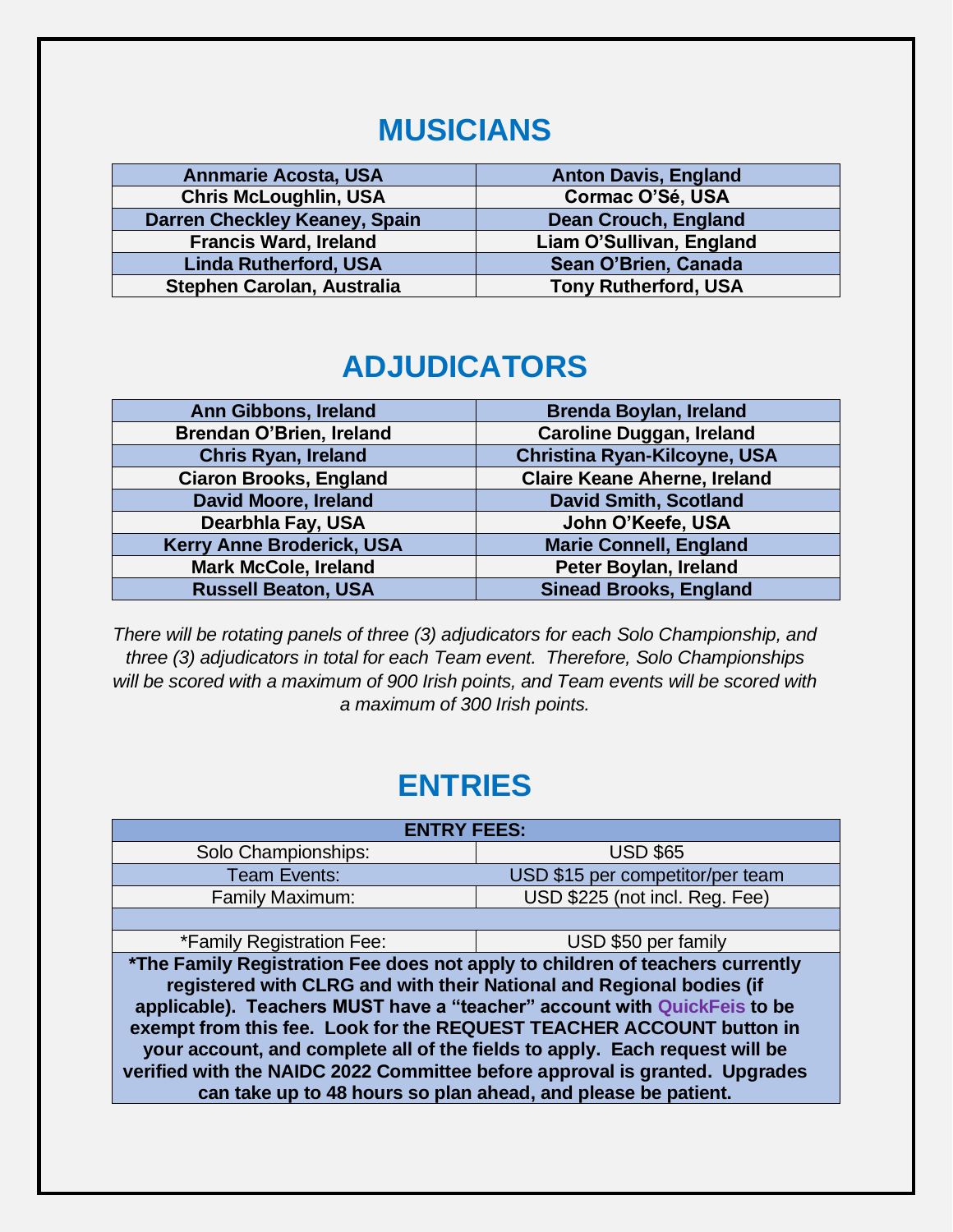#### **ENTRY DEADLINE: May 1, 2022**

Entries will be accepted online, starting April 1, 2022, from teachers who are members in good standing with *An Coimisiún le Rincí Gaelacha*, plus their National and Regional organizations/bodies (if applicable). All entries fees are priced in US Dollars.

Entries may be submitted online at [www.QuickFeis.com](file:///C:/Users/rye76/Documents/Irish%20Dance/IDTACE/NAIDC2022/www.QuickFeis.com) by a CLRG-registered teacher or their appointed representative. Individual submissions from parents or dancers will not be accepted, however, all parents/dancers must have a QuickFeis account in order for their teacher to be able to register them for this event.

A family registration fee of **USD \$50 per family** must be added to all entries, however, teachers who are currently registered with *An Coimisiún le Rincí Gaelacha*, plus their National and Regional bodies, are exempt from this fee to register their own children. A family is defined as all members from the same household.

Entries and/or fees submitted after **May 1, 2022** but received on or before **May 8, 2022** will be accepted if accompanied by a late fee of **USD \$40.00 per competitor or team**. It will not be possible to register entries after **May 8, 2022**.

#### NO EXCEPTIONS WILL BE MADE!

No changes will be accepted after **May 15, 2022**, without approval from the *NAIDC 2022 Committee* AND accompanied by a change fee of **USD \$100 per change**, and no changes will be accepted at any time to change the choice of soft shoe dance for the Adult Solo Championship.

The NAIDC 2022 Committee reserves the right to refuse any entry for any reason.

#### **Fees are NON-REFUNDABLE for any reason, sorry, including personal decisions not to travel related to Covid-19. Please consider this policy carefully.**

Payment is by credit card, and there will be a 5% credit card processing fee added to your entry by QuickFeis.

### **PROOF OF BIRTH**

All schools will be required to submit authorized proof of birthdate for each competitor entered WHO HAS NOT COMPETED AT ANY *NORTH AMERICAN IRISH DANCE CHAMPIONSHIPS* since the data collection began in 2011. Authorized proof includes a photocopy of a: passport, driver's license, state/provincial ID or birth certificate. Please redact (black out) all non-pertinent information, leaving only the name and birthdate visible.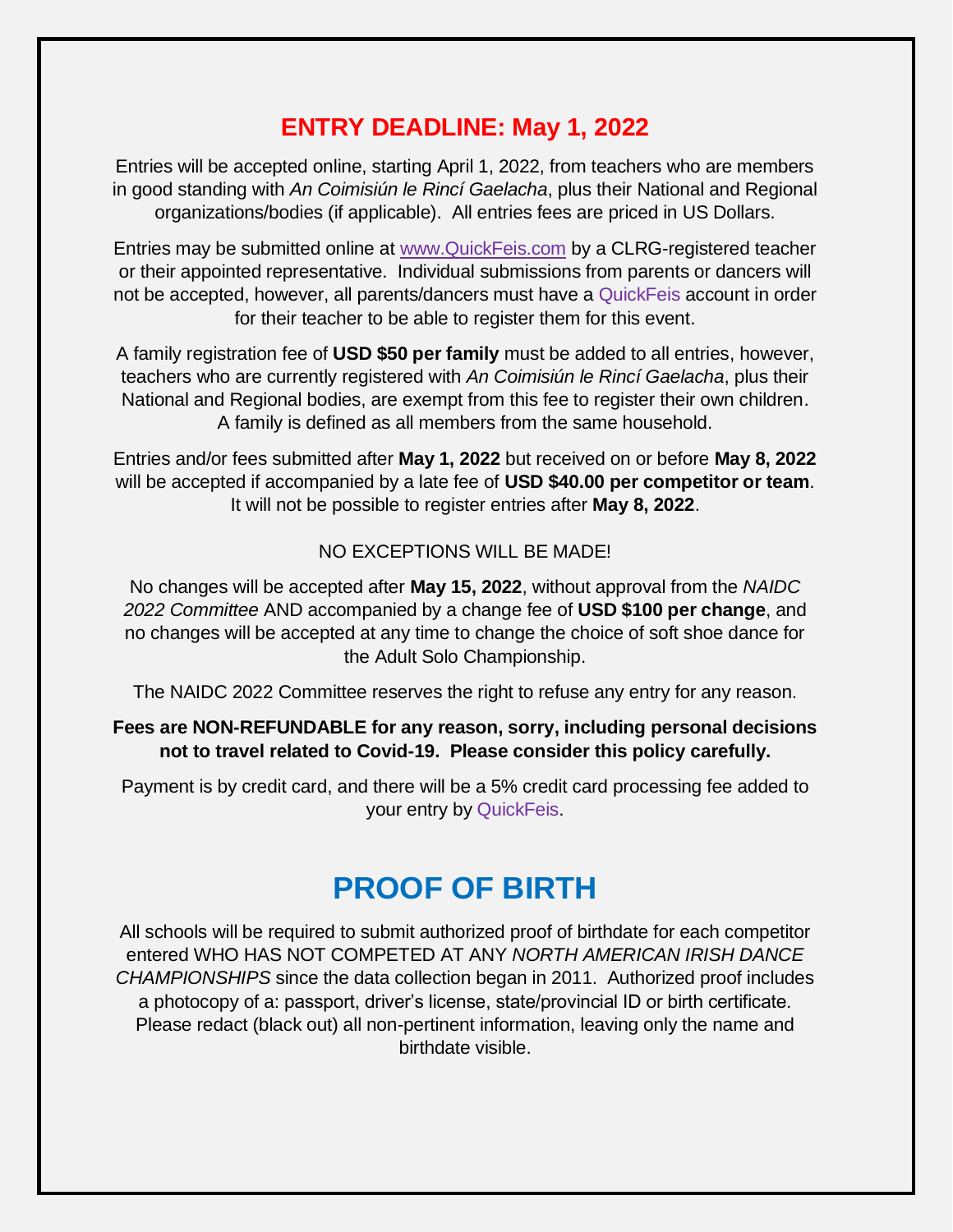#### **PROOF-OF-AGE DOCUMENTS MUST ARRIVE IN ONE ENVELOPE, WITH THE SCHOOL'S NAME CLEARLY MARKED, AND A LEGIBLE LIST OF DANCERS BEING ENTERED, AND BE POSTMARKED ON OR BEFORE MAY 8, 2022.**

Mailing Address for Proof of Birth Documentation:

Mary Kay Heneghan 7 Falconcrest Lane Orchard Park, NY 14127 USA

**NOTE**: Certified mail or any courier requiring a signature will NOT be accepted.

### **STANDARD QUALIFICATION RULES**

Eligibility to participate in Solo Championships (excluding the Adult category) at the *North American Irish Dance Championships* can be achieved in one of three (3) ways:

1 – All Open Championship level dancers are automatically eligible 2 – All U8 and U9 dancers can be registered at the discretion of their teacher 3 – All U10 and older dancers must qualify at their regional Oireachtas. *The top ten (10) dancers plus 25% of the competition at the regional Oireachtas in each category will qualify for the North American Irish Dance Championships, subject to being recalled*. [IDTANA/2017]

**NOTE**: Recalled dancers from the previous year are not automatically qualified. [IDTANA/2010]

**NOTE**: Preliminary Championship level dancers who qualify for Open Championships and register via option 1 above MUST enter all future feiseanna as an Open Championship level dancer. [IDTANA/2006]

**NOTE**: Qualified pupils of a hired adjudicator who are not eligible to participate due to a judging conflict may defer their qualification to the following year. [IDTANA/2006]

**NOTE**: There is no qualification to participate in team or Adult competitions, however to be eligible to register as an Adult dancer, one must not have competed in non-Adult competitions for solo or team events during the previous five (5) years. [IDTANA/1992].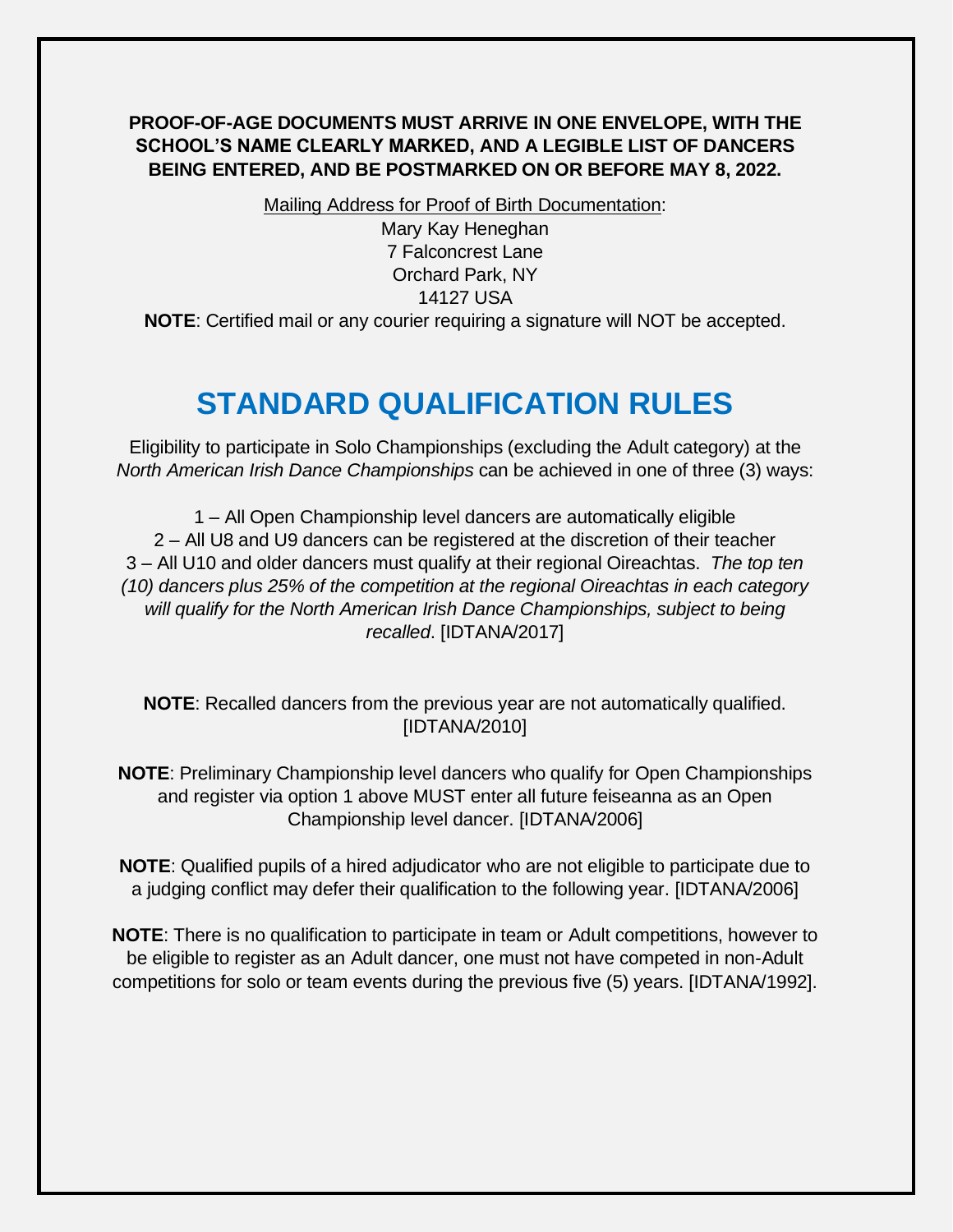## **ADDITIONAL QUALIFICATION RULES (FOR NAIDC 2022 ONLY)**

Eligibility to participate in Solo Championship at the 2022 North American Irish Dance Championships have been expanded for this year only, to include the following additional options:

1 – All U10 and U11 dancers can be registered at the discretion of their teacher for 2022 only.

2 – All dancers who recalled in Solo Championship events at the *2021 United States National Irish Dance Championships* and the *2021 Canadian National Irish Dance Championships* are eligible for 2022 only.

3 – All dancers who placed in the Top Five of the Prelim result of the Solo Championships at the *2021 United States National Irish Dance Championships* and the *2021 Canadian National Irish Dance Championships* are eligible for 2022 only. 4 – All dancers with one (1) first-place win in Preliminary Championships (in a competition with five (5) or more dancers) are eligible for 2022 only. Note: Dancers who avail of this option will continue to compete in Preliminary Championships. 5 – All dancers for the Adult Solo Championships can be registered at the discretion of their teacher for 2022 only.

**NOTE**: With several options of eligibility for dancers to participate in this year's Championships, teachers will have to specify which option applies to each registered dancer on the official entry form, and be prepared to provide proof of eligibility if requested.

### **GENERAL RULES**

*Where the syllabus for the North American Irish Dance Championships and the IDTANA Rule Book are both silent on an issue, it is understood that the rules as found in the 2022 syllabus for Oireachtas Rince na Cruinne, as published by An Coimisiún le Rincí Gaelacha* [\(www.clrg.ie\)](http://www.clrg.ie/), *shall apply.*

*Should a published North American Irish Dance Championships syllabus be found to be in conflict with a CLRG rule that is announced AFTER said publication, the IDTANA will request an exemption from this new conflict. [IDTANA/2015]*

**AGE**: A competitor's age shall be determined as of January 1, 2022. Please see the important note regarding proof of birthdate, located in the **ENTRIES** section. All solo competitors must compete in their own age group. There are provisions which permit team dancers to compete in their actual age group and/or a higher age group, but NOT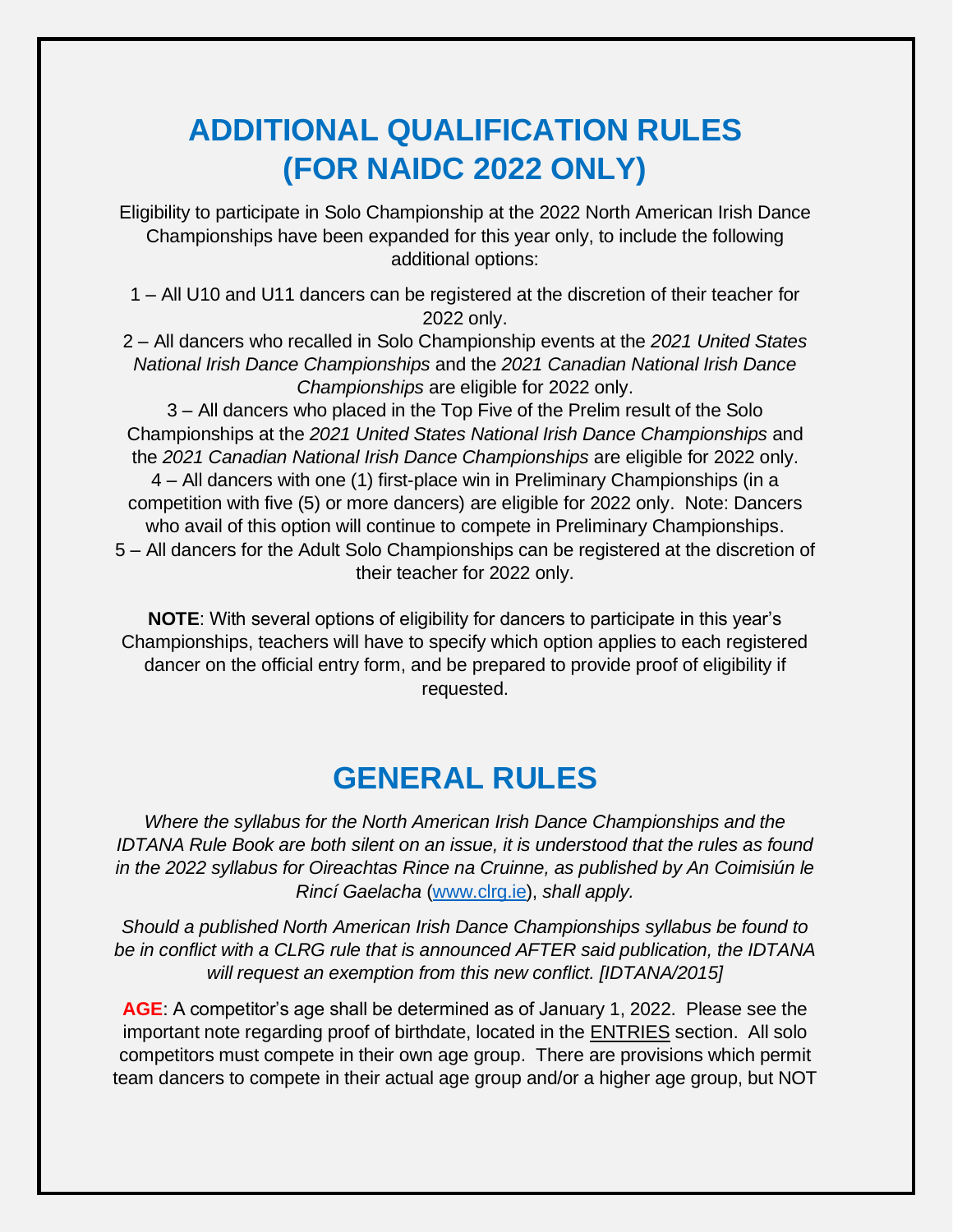in a lower age group. Please see these rules in the TEAMS section. Participants in Adult competitions (solo and team) must be at least eighteen (18) years of age.

**ADULT SOLO CHAMPIONSHIPS**: New for 2022, this event is open to dancers aged 18 or older, who have not competed during the previous five (5) years, except as an Adult-level dancer.

All participants shall dance a Treble Jig, followed by a Reel for men and a choice of Reel or Slip Jig for women, and a traditional set dance for the recall. The length and speed of music shall be the same as for the other Solo Championships, as well as the policies regarding recalls and awards.

**DANCES**: All Solo Championships (including Adult) will commence with the hard shoe round, followed by the soft shoe round. Please see the COMPETITION LISTING for the required dances per age group. For U8-U15, the hard shoe round will be performed three-at-a-time. In all other age groups, the hard shoe round will be performed two-at-a-time. For all age groups, the soft shoe round will be performed two-at-a-time.

Dancers who are recalled to perform a set dance must choose from the CLRG Official List, with the exception of U10 dancers who must perform a 6/8 or 9/8 tempo set dance [IDTANA/2015], and U8/U9/Adult dancers who must perform a traditional set dance. All set dances, regardless of age group, will be performed one-at-a-time.

**SPEEDS**: Speeds for all dances in Solo Championships (including Adult) will be in accordance with current CLRG directives. Metronomes will be in use at each stage. Dancers MAY NOT supply their own metronome.

| <b>REEL - 113</b>              | <b>SLIP JIG - 113</b>          |  |  |
|--------------------------------|--------------------------------|--|--|
| TREBLE JIG - 73                | HORNPIPE - 113                 |  |  |
|                                |                                |  |  |
| ST. PATRICK'S DAY - 94         | BLACKBIRD - 144                |  |  |
| JOB OF JOURNEYWORK - 138       | <b>GARDEN OF DAISIES - 138</b> |  |  |
| <b>JOCKEY TO THE FAIR - 90</b> | THREE SEA CAPTAINS - 96        |  |  |
| KING OF THE FAIRIES - 130      |                                |  |  |
|                                |                                |  |  |

CEILI – 115 (Teachers may choose a different speed at check-in)

**MUSIC**: Official musicians will play for all solo and ceili events. Music will only be provided for figure teams upon request; otherwise, it is expected that each figure (and dance drama) team will supply its own music by way of live or pre-recorded means, along with someone (not including a teacher) to operate an iPod (or similar device) if needed. Each stage will be equipped with an 1/8 jack connection wire. [IDTANA/2013]

16 bars of music will be played by the official musicians **prior to the commencement of each of the first two rounds** of every Solo Championship. [IDTANA/2016]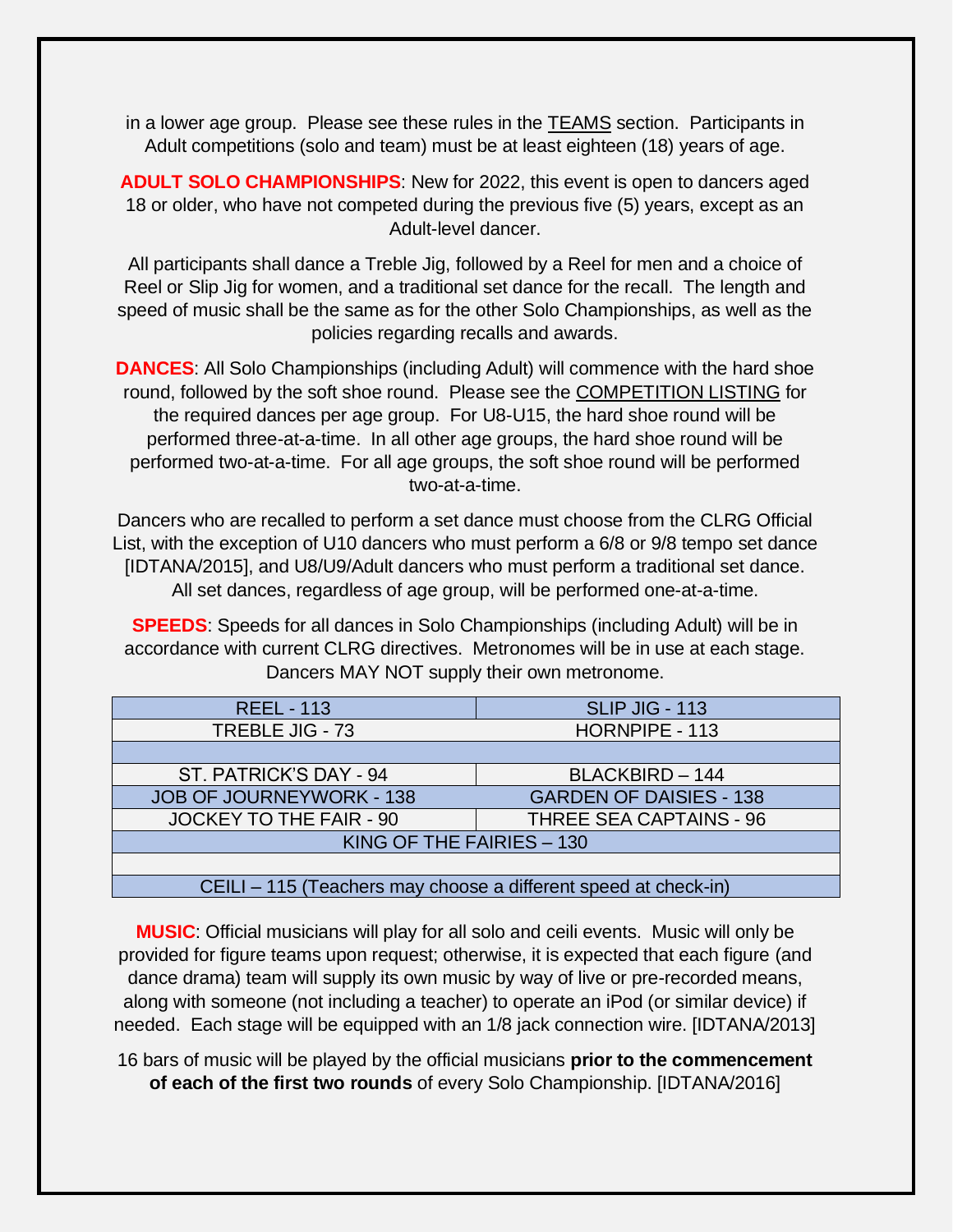Musicians will play an 8-bar introduction, followed by 40 bars of music for Hornpipes and Slip Jigs, and an 8-bar introduction, followed by 48 bars of music for Treble Jigs and Reels. Set dances will be played with the step introduction, followed by the right and left foot of the step plus the set part of the music (on the right foot only). Dancers will not be permitted to dance beyond these descriptions.

**TEAMS:** Dancers in team competitions may compete in their own age group, or a higher age group, but may NOT compete in an age group lower than their actual age. Female dancers may compete in both Girls/Ladies and Mixed team competitions in the same age group. Mixed ceili competitions must consist of at least two (2) male dancers, while Mixed figure competitions must consist of at least one (1) male dancer.

At least 50% of the dancers in each team must be competing in their proper age group. 25% of the dancers in each team may repeat from the immediate younger age groups, but may do so only once in each category i.e., once in Girls/Ladies ceili and once in Mixed ceili. For figure competitions, no more than 50% of the female dancers in a Mixed team may be repeated from a Girls/Ladies team. [IDTANA/2010]

**CEILI**: Teams may perform any 8-hand dance from the CLRG official list. All teams must dance with the top couple's backs to the adjudicators. All dances must be performed through the completion of a **figure of choice**, unless otherwise specified. All ceili dances must be danced in accordance with the requirements of the 2022 syllabus for *Oireachtas Rince na Cruinne*, as published by *An Coimisiún le Rincí Gaelacha (*[www.clrg.ie\)](http://www.clrg.ie/), but **only in terms of duration and conclusion of the dance**. [IDTANA/2010]

**FIGURE CHOREOGRAPHY**: Teams must follow the parameters as laid out in the 2022 syllabus for *Oireachtas Rince na Cruinne*, as published by *An Coimisiún le Rincí Gaelacha* [\(www.clrg.ie](http://www.clrg.ie/)*)*, with two exceptions: a Mixed team only requires one (1) male dancer, and no more than 50% of the female dancers in a Mixed team may be repeated from a Girls/Ladies team. [IDTANA/2010]

**DANCE DRAMA:** Teams must follow the parameters as laid out in the 2022 syllabus for *Oireachtas Rince na Cruinne*, as published by *An Coimisiún le Rincí Gaelacha (*[www.clrg.ie](http://www.clrg.ie/)*)*. There will be an allotment of fifteen (15) minutes per team from start to finish, which includes setup, reading of story, performance, and dismantling of set.

**STORIES:** Narratives for Figure and Dance Drama events must be typed, and four (4) copies must be submitted no later than one (1) hour prior to the published start time of the competition. Teams may use their own narrator to read their story, however, this individual may not be a teacher from the participating school, nor may they appear in clothing which identifies the school.

**CHECK-IN**: Dancers for all events must report to the Stage Manager thirty (30) minutes prior to the scheduled start time for their competition. Once the first dancers have commenced dancing, late arrivals will not be permitted to compete.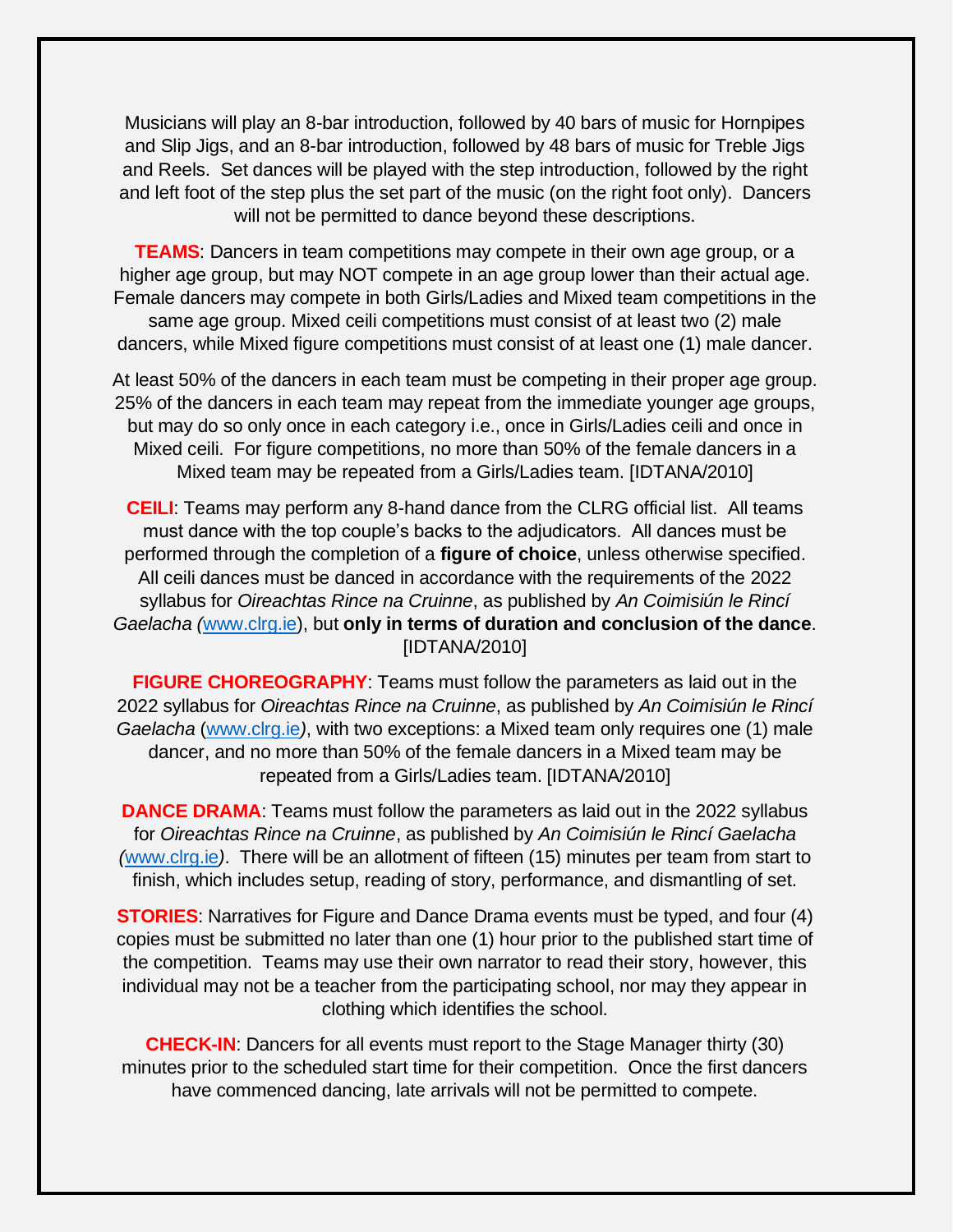**ROTATIONS**: For Solo Championships (including Adult), Round 1 will commence with the first dancer listed in the official program. The starting number for Round 2 will be 1/3 of the way down the list, and the starting number for Round 3 will be a further 1/3 down the list. Dancers must follow the rotation as listed in the official program, and notify the Stage Manager of any potential conflicts or emergencies. In the case of a medical emergency, dancers will be allowed to dance at the discretion of the Stage Manager, at a later time in the competition. HOWEVER, a dancer who is checked-in but is not present to dance at the appropriate time will be disqualified from that round. [IDTANA/2006]

**NUMBER CHECK**: All Solo Championship competitions (including Adult) will feature a number check either part-way or at the end of each of the first two rounds of competition, where all dancers who have already danced that particular round will be called side-stage to appear in front of the adjudicators one more time to ensure the correct assignment of marks to each dancer. A number check is not required for recalls and team events. Dancers must be in costume and Irish dancing shoes.

**SPLITS**: Where the number of entries for a competition reaches 150 or more, it will be divided into an A split and a B split. The method for splitting competitions will be as follows: the competitors will be randomized; tabulators will apply the current parameters; the competition will be divided. [IDTANA/2015]

**SCORING:** All IDTANA rules shall apply to these Championships. When the first two rounds of a Solo Championship (including Adult) are complete, the extended-Irish points system will be used to rank the competitors in order of merit. 50% of the participants will be recalled to perform a set dance in all competitions of twenty-one (21) or more dancers. For competitions with twenty (20) or fewer dancers, all participants will be recalled.

**NOTE**: A dancer must be recalled in order to perform their set dance. Any dancer who does not complete the first two (2) rounds of competition cannot be recalled to dance the third round. [IDTANA/2009]

**NOTE**: Any dancer who does not complete the third round of a competition will automatically receive ZERO marks for that round, and will only be eligible to feature in the award ceremony as a recalled dancer. Any points allotted to that dancer from the first two rounds shall remain with that dancer. [IDTANA/2017]

**NOTE**: Where an adjudicator deems that a dancer failed to complete their performance in any given round, that dancer must receive ZERO marks by each adjudicator in that round. [IDTANA/2009]

**AWARDS**: All dancers shall receive a participation item, and all recalled dancers in Solo Championships (including Adult) shall receive an official IDTANA medal, which will be presented on stage at an official award ceremony. A minimum of 25% of the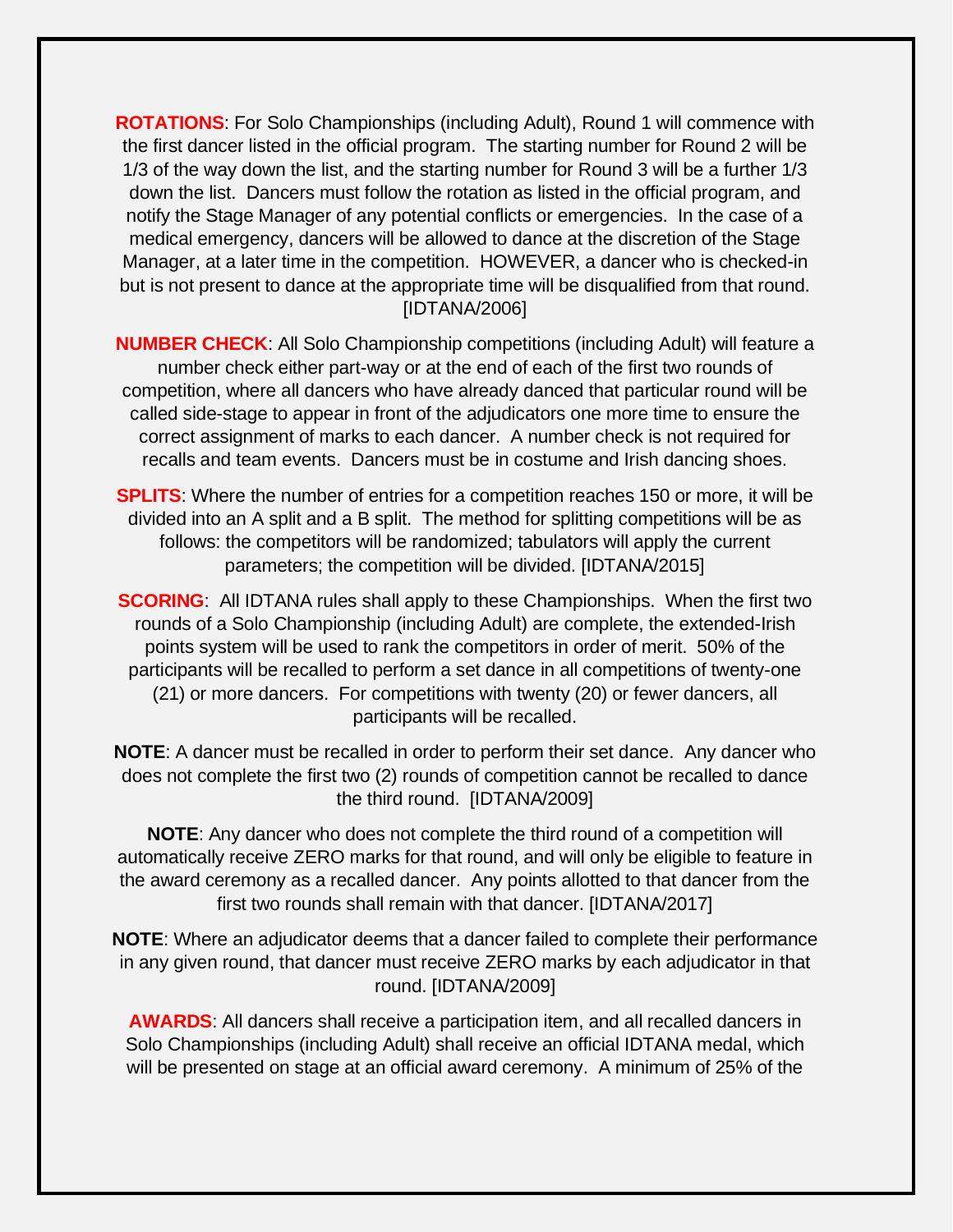solo participants will also receive an event-specific award, and 50% of the teams must be recognized as "placed".

In all cases, the number of awards will be determined by the actual number of participants (not the number registered), and calculations will be rounded-up. All dancers (solo and team) must be in full costume to receive awards on stage, and all dancers are responsible for their awards following the presentation. The NAIDC 2022 Committee will not replace any lost or damaged awards.

First-place winners in Solo Championships (including Adult) will receive a perpetual award, which requires signing of a release form by a (Parent/Guardian or Dancer, if aged 18 or older). It is not mandatory to sign the form, however, if the form is not signed then the award will not be issued. Teachers for the first-place winners in Solo Championships (including Adult) and top-three placing teams will be invited on stage to congratulate their dancers and pose for photographs. Only CLRG-registered individuals are permitted on stage during the award ceremony, and they must be dressed professionally and appropriately.

**QUALIFICATION FOR WORLDS 2023**: Qualifiers will be assessed and announced, based on the number on North American-resident dancers who actually dance, applying the current CLRG formulas. Presently, there is no replacement opportunity to attend Oireachtas Rince na Cruinne when a qualified dancer from the North American Irish Dance Championships cannot attend due to judging conflicts. Competitors in the Adult Solo Championships do not qualify for the World Championships.

**COSTUMING**: Current CLRG directives will be applied and enforced. Please refer to the CLRG Rule Book and website for the most current rules. [\(www.clrg.ie\)](http://www.clrg.ie/)

**CARRIAGE AIDS**: Current CLRG directives will be applied and enforced, which at the time of publication, includes a ban on using any non-medically prescribed devices.

**MAKEUP**: Current CLRG directions will be applied and enforced, which at the time of publication, includes a ban on makeup, false lashes and/or facial tanner for dancers in solo and team events in the U8/U9/U10 categories [CLRG/2014].

**MISHAPS**: Adjudicators will be instructed to ring a bell to stop the performance when the health and/or safety of a dancer (in solo or team events) is at risk, due to collision with another dancer, injury or falling, and adjudicators will be instructed to use their best judgment in the case of open laces, shoes falling off or issues with costumes/accessories. Should a dancer lose a heel or an entire shoe, they may stand at the back to allow the other dancer(s) to complete their performance, and they will be permitted to re-dance without penalty when deemed practical by the Stage Manager.

Should, at the opinion of the Stage Manager, the hosting committee, a medical professional and/or the adjudicators, a dancer be deemed unfit to re-dance, and a dancer/parent insists on doing so, a waiver exonerating the IDTANA and the NAIDC 2022 Committee from any and all liability must be completed and signed before the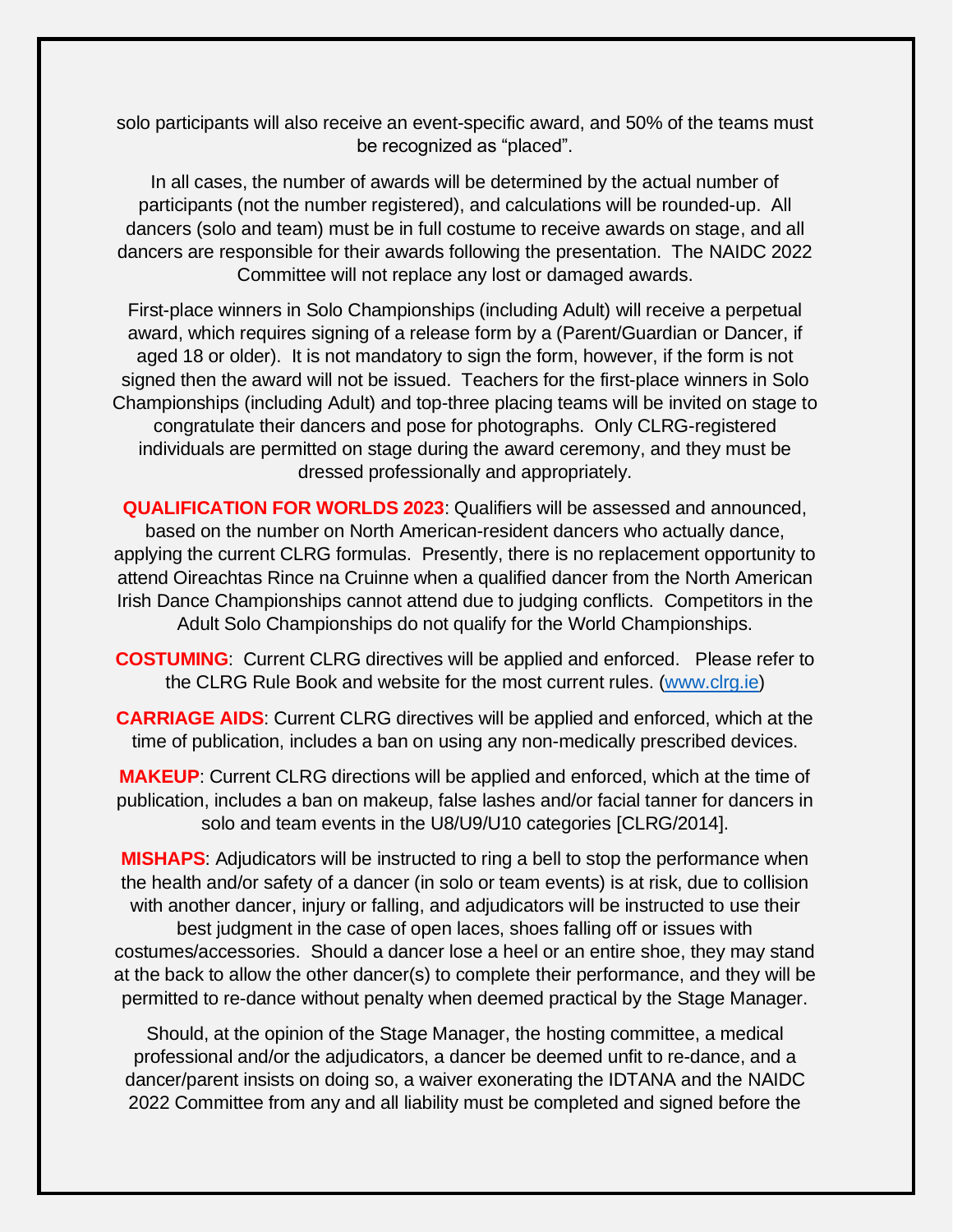dancer may re-dance. Any repeat incident which results in the dancer being unable to complete the required number of bars for that dance will result in the dancer having to withdraw from the event.

Dancers stopped by the adjudicators by way of ringing the bell due to a mishap in the last eight (8) bars of any performance shall only be required to perform the last sixteen (16) bars of that dance; otherwise, the full dance must be performed. Where feasible, the dancers will be brought back to re-dance no sooner than three rotations later, and no later than five rotations later. Dancers so affected by the bell being rung and permitted to re-dance will be marked at the discretion of each adjudicator.

A competitor who exits the stage during a performance, unless instructed to do so by an adjudicator, will receive ZERO marks for that particular round by each adjudicator.

**MISCHIEF**: Any person caught damaging property (whether private property or that of a hotel/venue or the hosting organization) will be requested to leave the premises immediately and will not be permitted to attend any remaining events at these Championships. All parties involved will be billed for damages. Parents/Guardians will be fully responsible for the whereabouts and the actions of their children. The IDTANA, the NAIDC 2022 committee, or any hotel/venue owners will not be held responsible for personal injury, property damage, loss or any claim.

**SIDE STAGE AREA**: Teachers and dancers wearing clothing depicting their school's name will not be allowed side-stage at major events in North America to interact with competitors once they are in line to compete and/or to greet dancers at the other side of the stage after their performance, if they are within the line-of-sight of the adjudicators. [IDTANA/2013]

**FILMING/RECORDING**: Use of video recorders, movie cameras, camcorders and/or any camera/cell phone that is capable of taking videos will not be permitted during competitions, except for news media as approved by the hosting committee of the event. Further, no flash photography will be permitted during competitions, other than by the official photographer.

**APPEALS**: Legitimate complaints must be submitted to the NAIDC 2022 Committee IN WRITING AND SIGNED within one hour of the alleged incident, by a CLRGregistered individual. Such complaints must cite the specific rule(s) in dispute, a brief summary of the incident, and be accompanied by a CAD \$150 cash fee. If the appeal is upheld, the fee will be returned.

**DECISIONS**: All decisions made by the NAIDC 2022 Committee and/or the adjudicators, in accordance with the rules for this event and all IDTANA rules, will be final.

**FACILITY USAGE FEE:** A daily facility usage fee of CAD \$130 per person per day is required from everyone seeking to watch the dancing competitions. This fee will be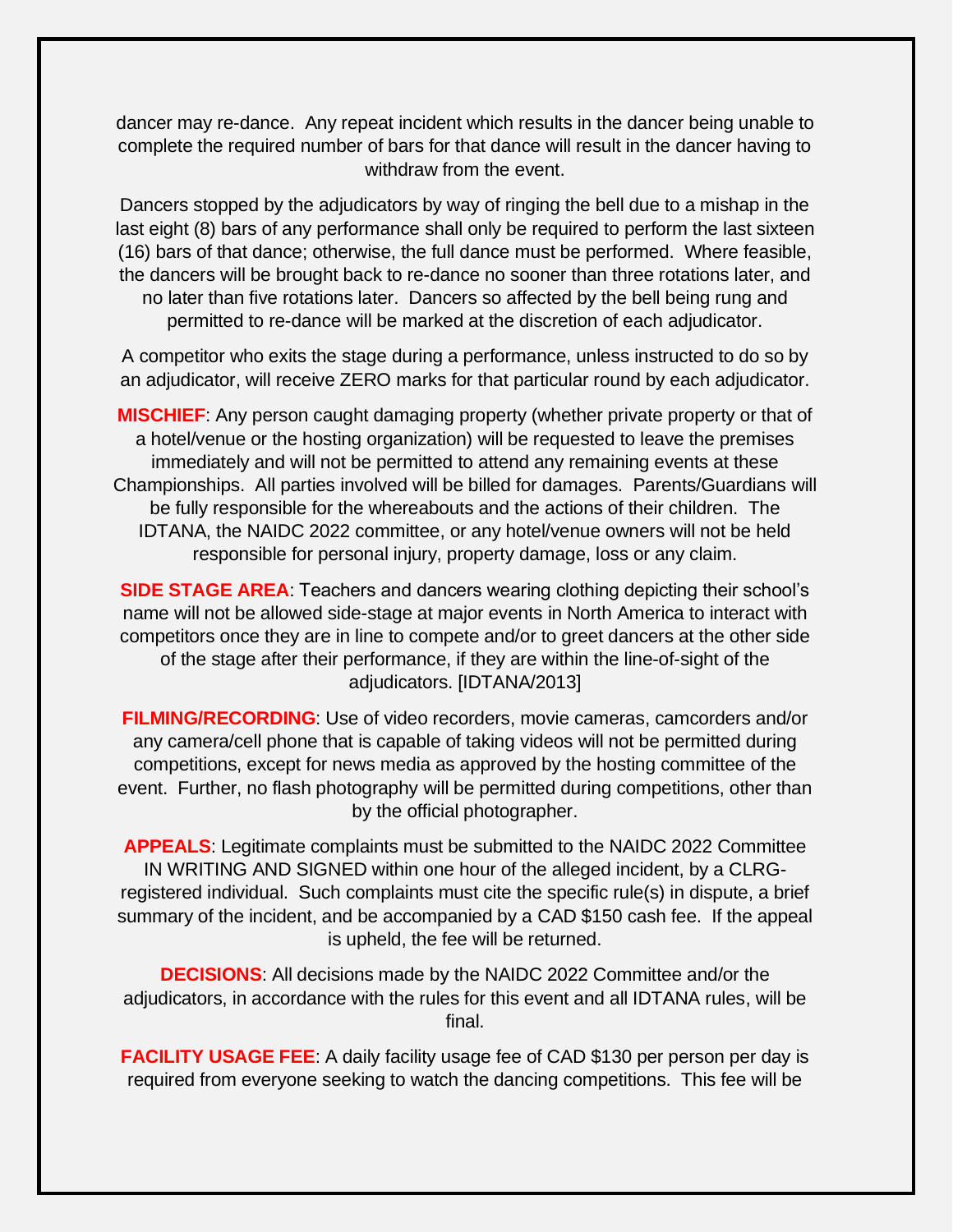waived for residents of the Province of Quebec, those whose primary residence has a Postal Code between K1A through K2Z, and anyone wearing an event wristband.

Event wristbands can be obtained by booking and staying within the NAIDC 2022 room block at an official host hotel. Patrons MUST book a room within the room block to receive wristbands. It is not enough to stay in the hotel, having booked via other means such as through third-party agencies or by using hotel points.

There are thirteen properties within the room block, and the NAIDC 2022 committee will closely monitor inventory to ensure availability for everyone.

Local residents who qualify for exemption will pay a daily entrance fee of CAD \$35 instead (participating dancers are exempt from this fee). A separate document to outline this procedure will be posted to [www.naidc2022.com.](http://www.naidc2022.com/)

**COVID-19**: All attendees of NAIDC 2022 will be subject to municipal, provincial and federal policies related to Covid-19 including (but not limited to): vaccination, testing, the use of face masks and quarantining. All patrons (and potential patrons) are advised to monitor the situation frequently, since policies are subject to change. The NAIDC 2022 Committee recommends the following website for up-to-date information.

#### <https://www.mtl.org/en/covid-19>

Every effort will be made to limit the impact on participants and guests, but safety and logistics must take precedent. Details of such logistics will be communicated directly to teachers, and published on the event website four (4) to six (6) weeks prior to the commencement of these Championships. This could include limiting spectators to watch the dancing and/or the awards ceremony. The event is currently being planned to run as "normal" as possible, and adjustments will have to be made if required.

**WEBSITE**: The official website for NAIDC 2022 is<https://www.naidc2022.com/> , and all patrons are requested to navigate thoroughly through the information before contacting the committee with a query. Every effort will be made to keep the website update. All inquiries for matters not covered on the website will receive a reply within 72-hours or as soon as possible. All inquires for matters which are covered on the website will not receive a reply. The NAIDC Committee asks for your understanding.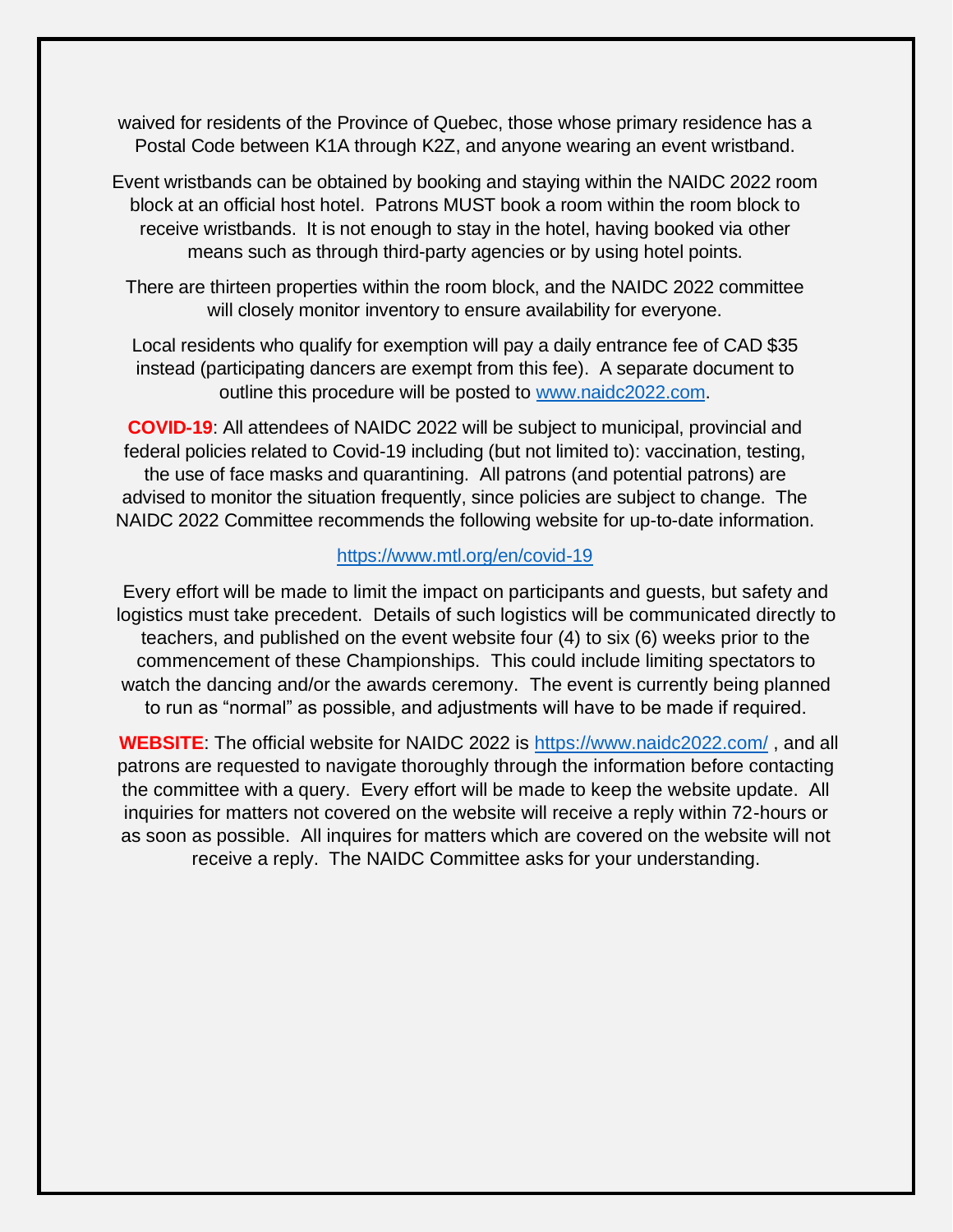# **COMPETITION LISTING – SOLO EVENTS**

| $\overline{1}$ | <b>Men 20&amp;O</b>               | 2001 or earlier | TJ, Reel and choice of set dance                                | <b>FRI</b> |
|----------------|-----------------------------------|-----------------|-----------------------------------------------------------------|------------|
| $\overline{2}$ | Men Under 20                      | 2002            | HP, Reel and choice of set dance                                | <b>FRI</b> |
| 3              | Men Under 19                      | 2003            | TJ, Reel and choice of set dance                                | <b>FRI</b> |
| 4              | Men Under 18                      | 2004            | HP, Reel and choice of set dance                                | <b>FRI</b> |
| 5              | Boys Under 17                     | 2005            | TJ, Reel and choice of set dance                                | <b>SAT</b> |
| 6              | Boys Under 16                     | 2006            | HP, Reel and choice of set dance                                | <b>SAT</b> |
| $\overline{7}$ | Boys Under 15                     | 2007            | TJ, Reel and choice of set dance                                | <b>MON</b> |
| 8              | Boys Under 14                     | 2008            | HP, Reel and choice of set dance                                | <b>MON</b> |
| 9              | Boys Under 13                     | 2009            | TJ, Reel and choice of set dance                                | <b>SUN</b> |
| 10             | Boys Under 12                     | 2010            | HP, Reel and choice of set dance                                | <b>SUN</b> |
| 11             | <b>Boys Under 11</b>              | 2011            | TJ, Reel and choice of set dance                                | <b>TUE</b> |
| 12             | Boys Under 10                     | 2012            | HP, Reel and Jig tempo set dance                                | <b>TUE</b> |
| 13             | <b>Boys Under 9</b>               | 2013            | TJ, Reel and traditional set dance                              | <b>TUE</b> |
| 14             | Boys Under 8                      | 2014 or later   | TJ, Reel and traditional set dance                              | <b>TUE</b> |
|                |                                   |                 |                                                                 |            |
| 15             | Ladies 22&O                       | 1999 or earlier | TJ, SJ and choice of set dance                                  | <b>FRI</b> |
| 16             | Ladies Under 22                   | 2000/2001       | TJ, SJ and choice of set dance                                  | <b>FRI</b> |
| 17             | Ladies Under 20                   | 2002            | HP, Reel and choice of set dance                                | <b>FRI</b> |
| 18             | Ladies Under 19                   | 2003            | TJ, SJ and choice of set dance                                  | <b>SAT</b> |
| 19             | Ladies Under 18                   | 2004            | HP, Reel and choice of set dance                                | <b>FRI</b> |
| 20             | Girls Under 17                    | 2005            | TJ, SJ and choice of set dance                                  | <b>SAT</b> |
| 21             | Girls Under 16                    | 2006            | HP, Reel and choice of set dance                                | <b>SAT</b> |
| 22             | Girls Under 15                    | 2007            | TJ, SJ and choice of set dance                                  | <b>MON</b> |
| 23             | Girls Under 14                    | 2008            | HP, Reel and choice of set dance                                | <b>MON</b> |
| 24             | Girls Under 13                    | 2009            | TJ, SJ and choice of set dance                                  | <b>SUN</b> |
| 25             | Girls Under 12                    | 2010            | HP, Reel and choice of set dance                                | <b>SUN</b> |
| 26             | Girls Under 11                    | 2011            | TJ, SJ and choice of set dance                                  | <b>TUE</b> |
| 27             | Girls Under 10                    | 2012            | HP, Reel and Jig tempo set dance                                | <b>TUE</b> |
| 28             | Girls Under 9                     | 2013            | TJ, Reel and traditional set dance                              | <b>TUE</b> |
| 29             | Girls Under 8                     | 2014 or later   | TJ, Reel and traditional set dance                              | <b>TUE</b> |
|                |                                   |                 |                                                                 |            |
| 30             | <b>Adult Solo</b><br>Championship | 2003 or earlier | TJ, Reel (Men), Reel or SJ<br>(Women) and traditional set dance | <b>TUE</b> |

NOTE: The choice of soft shoe for women in the Adult Solo Championship **must** be made at the time of entry, and may not be changed after May 15. No exceptions.